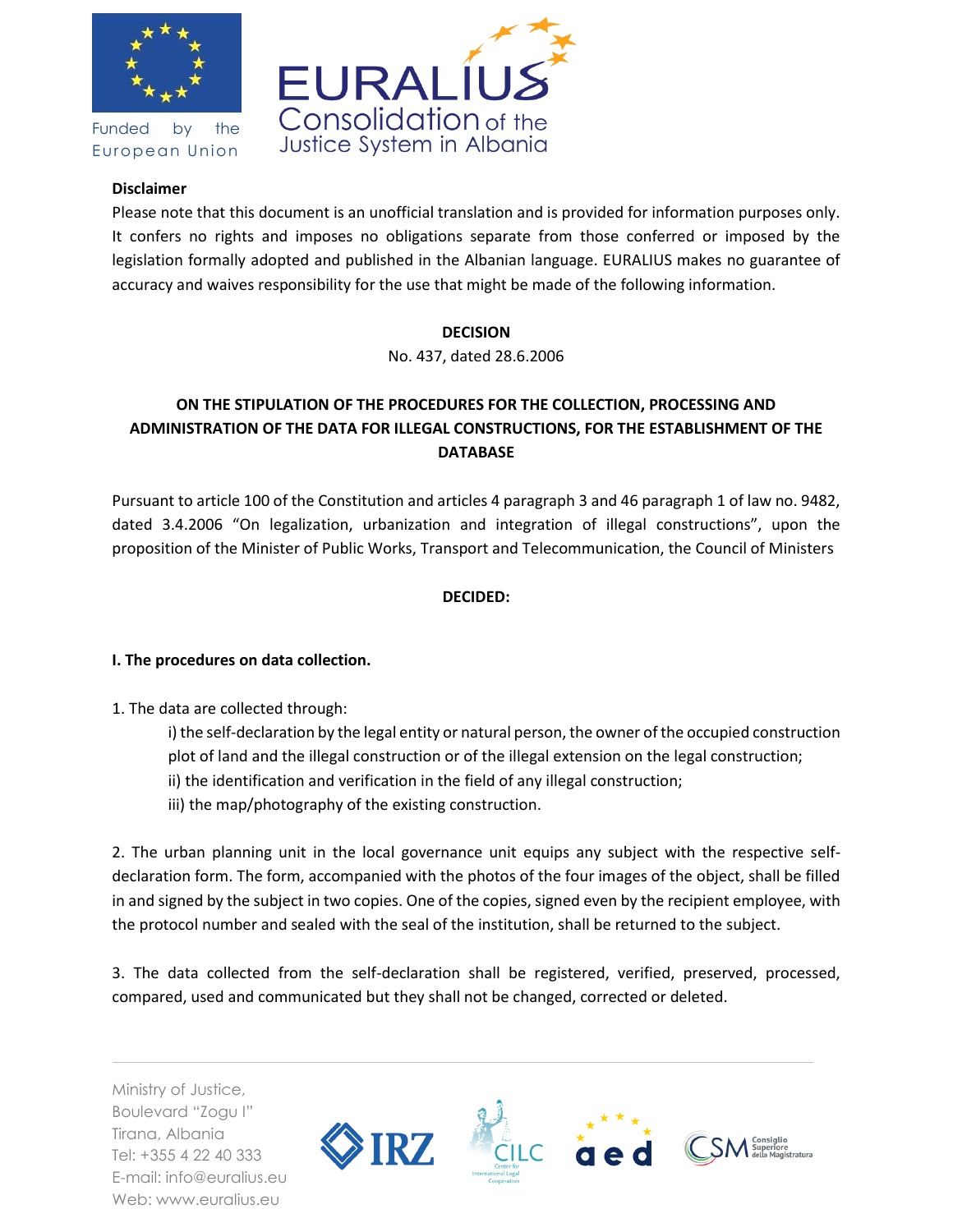

- 4. A special file is opened for every declaration that is carried out, including:
	- a) the name of the respective district;
	- b) the name of the commune/municipality the illegal construction belongs to;
	- c) the zone number, according to the template "The sheet of the register of the form data", of the location of the declared illegal object or extension;
	- ç) the cardinal number given by the urban planning unit for the numbering of the residences, according to stipulation of law no. 9296, dated 21.10.2004 "On the verification, identification and registration of the nationals by the local governance unit";
	- d) the protocol number of the commune/municipality, where the self-declaration is submitted.

5. The data declared through the self-declaration form are registered in the register of the zone, according to the template "The register sheet of the form data", which is attached to this decision.

6. The side extension or the extension in the height at the legal constructions is registered in a special register, recording the address of the construction land and the respective specifications.

7. The register with illegal constructions, the register of extensions, with a surface beyond the approved permit as well as the register of the extensions for the objects constructed before 1993, according to the respective models attached to this decision.

8. The Urban Planning Office at the local governance unit for any self-declaration form that has been carried out:

- a) identifies, at the map/photo of the existing construction, the illegal object or extension at the legal construction;
- b) verifies in the terrain any indicator and the group of indicators;
- c) drafts the finding minutes.

9. The finding minutes, according to the model approved by ALUIZNI shall be preserved in the file of the declared object.

#### **II. Data processing procedures:**

- 10. The declared and identified data shall be grouped in:
	- i) constructions while waiting for the legalization;
	- ii) constructions to be demolished;
	- iii) constructions with a suspended procedure.

#### 11. In the finding minutes:

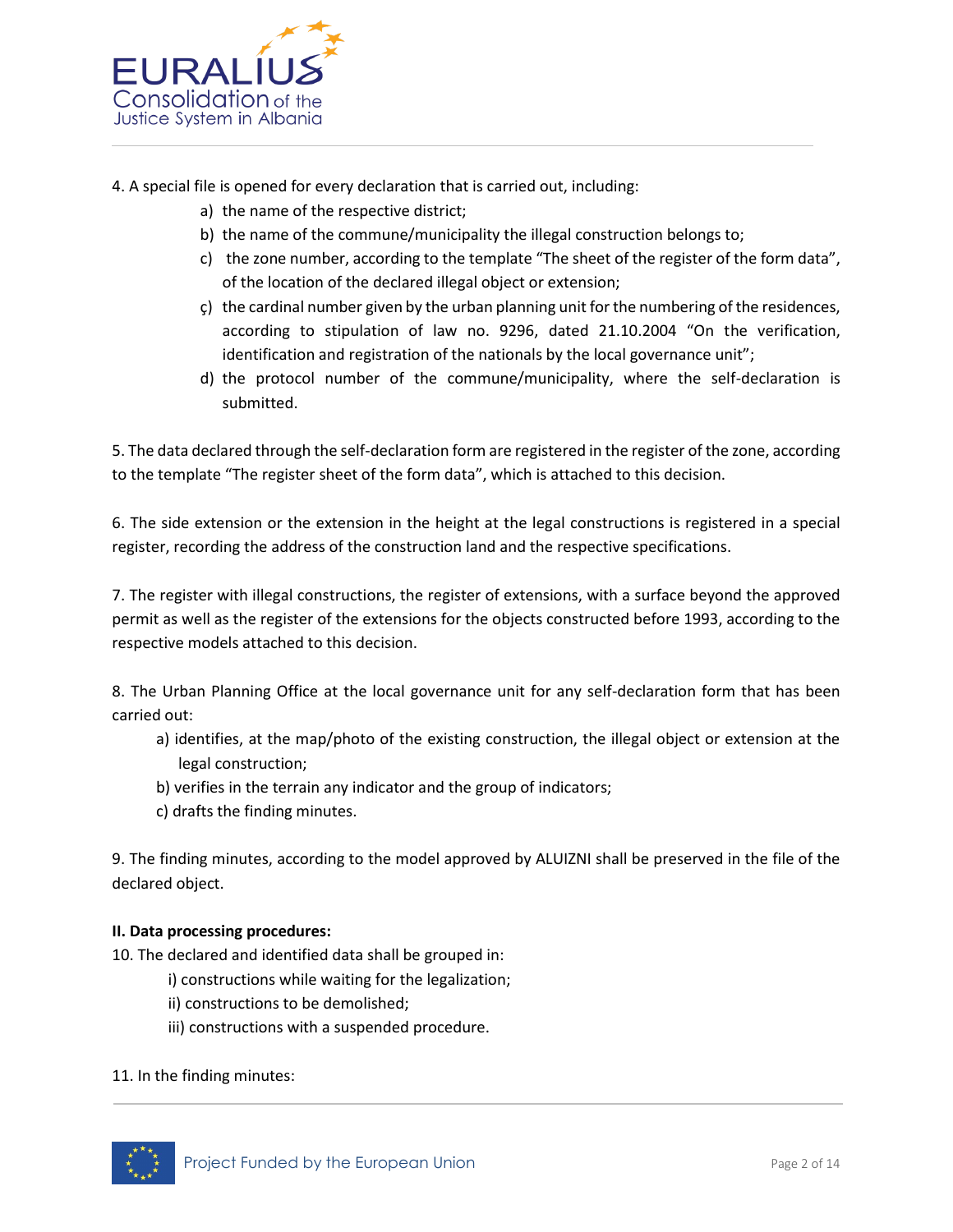

- a) for the constructions with the incorrect declaration of the occupied plot of land, of the construction plot of land, and of the floor number, "false declaration" is noted down;
- b) for the unidentified objects in the map/photography of the existing construction, "carried out after the entry into force of the law" is noted down;
- c) for the constructions, which are under the conditions of non-inclusion in the legalization process due to the hindrances stipulated by article 39 of law no. 9482, dated 3.4.2006 "On legalization, urbanization and integration of illegal constructions", "excluded from legalization" is noted down;
- ç) for the objects constructed in private construction lands, within the yellow line, when the general regulatory plans/urban planning studies into force, which provide for constructions over 5 floors from the land level, "excluded from legalization for study purposes" is noted down.

12. The grouping of the constructions to be demolished is composed of all the constructions, where the finding minutes contains the note "false declaration" carried out after the entry into force of the law.

13. The grouping of constructions "with a suspended legalization procedure" include all those objects, for which the judicial proceeding has started, according to the stipulations of articles 13 and 26 of law no. 9482, dated 3.4.2006, "On legalization, urbanization and integration of illegal constructions", or for which a security measure has been rendered, through a court decision, according to the stipulation of articles 40 of the same law.

14. The objects declared by subjects who have constructed more than one illegal construction, identified after depositing the choice declaration and the declaration on waiving from exercising the right on the construction plot of land, are grouped in the list of the constructions of "legalization with the market conditions".

15. The surface occupied from the illegal constructions, included in the group "pending for the legalization", according to the location, is presented in the map and according to the stipulations in law no. 9482, dated 3.4.2006 "On legalization, urbanization and integration of illegal constructions", the border of this plot of land and its topographic position are described in the respective explanatory report. The objects described in paragraph 14 of this decision are included therein.

A special register is opened for each zone.

The entirety of the data of each zone shall be reflected in the "Summary Overview of the data of the zone", according to the model enclosed to this decision.

16. The surface of the zone reflected in the map, is denominated with one of the terms stipulated in article 3 of law "On legalization, urbanization and integration of the illegal constructions", according to the

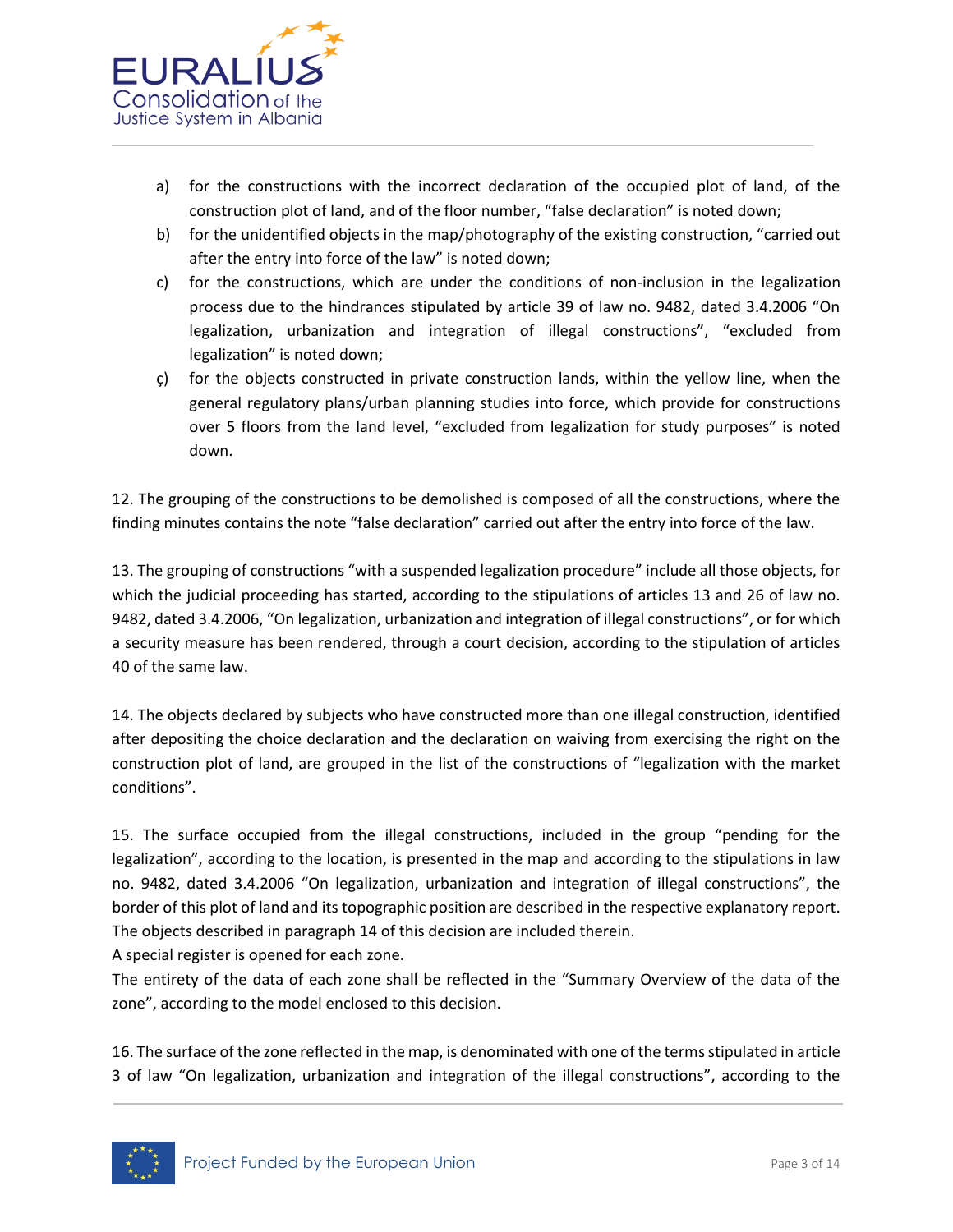

criteria:

- a) of location;
- b) of the amount of the surface occupied from the illegal constructions located in it.

17. The existing construction map/photo, after the approval of the geographic border of the extension of the illegal constructions is updated in the terrain by the local governance unit, according to this procedure:

a) the declared data of the object identified in the map/photo are verified;

b) the borders of the construction plot of land are identified in the field and are reflected in the general plan, at the scale 1:500;

c) the general plan of the object, the boundary of the construction plot of land and the urban conditions are reflected in the map of the zone;

ç) the boundaries of each plot of land is specified with the neighbouring plots, according to the factual condition;

d) after the approval of the boundaries of the zone at the respective TRC and after the approval of the contracts on the transfer of ownership at the municipal or communal council, the map of the zone is transmitted to the respective structure of ALUIZNI.

#### **III. Data administration procedures**

18. During the four-month period of self-declaration and the legalization process of the illegal constructions, the local governance units proceed as follows:

- a) The urban planning office at the local governance unit completes the self-declaration files, which contain all the information, according to the stipulations in this decision. The file of the "construction pending for the legalisation", at the end of the completion process is sent to the respective office of the Agency of Legalization, Urbanization and Integration of Informal Zones/Constructions. The files of self-declarations shall be archived and administered in compliance with the provisions of the law on the archives.
- b) After the respective decision is filed at the file of the object to be demolished, the execution notification shall be sent to the body that covers the demolition of the illegal constructions.
- c) The files of the objects with suspended legalization procedures are preserved according to the law "On the archives" and after the final court decision is deposited, the legalization procedure is reopened.
- ç) After the files for the objects "excluded from legalization due to the study" are checked and signed per each page by the chairman of the local governance unit, they are archived and preserved according to the legislation on the archives.
- d) The contracts of the transfer of the ownership of the construction plot of land and the payments for it shall constitute the financial documentation and shall be preserved in the respective file.
- 19. The illegal construction file shall contain the following documentation:

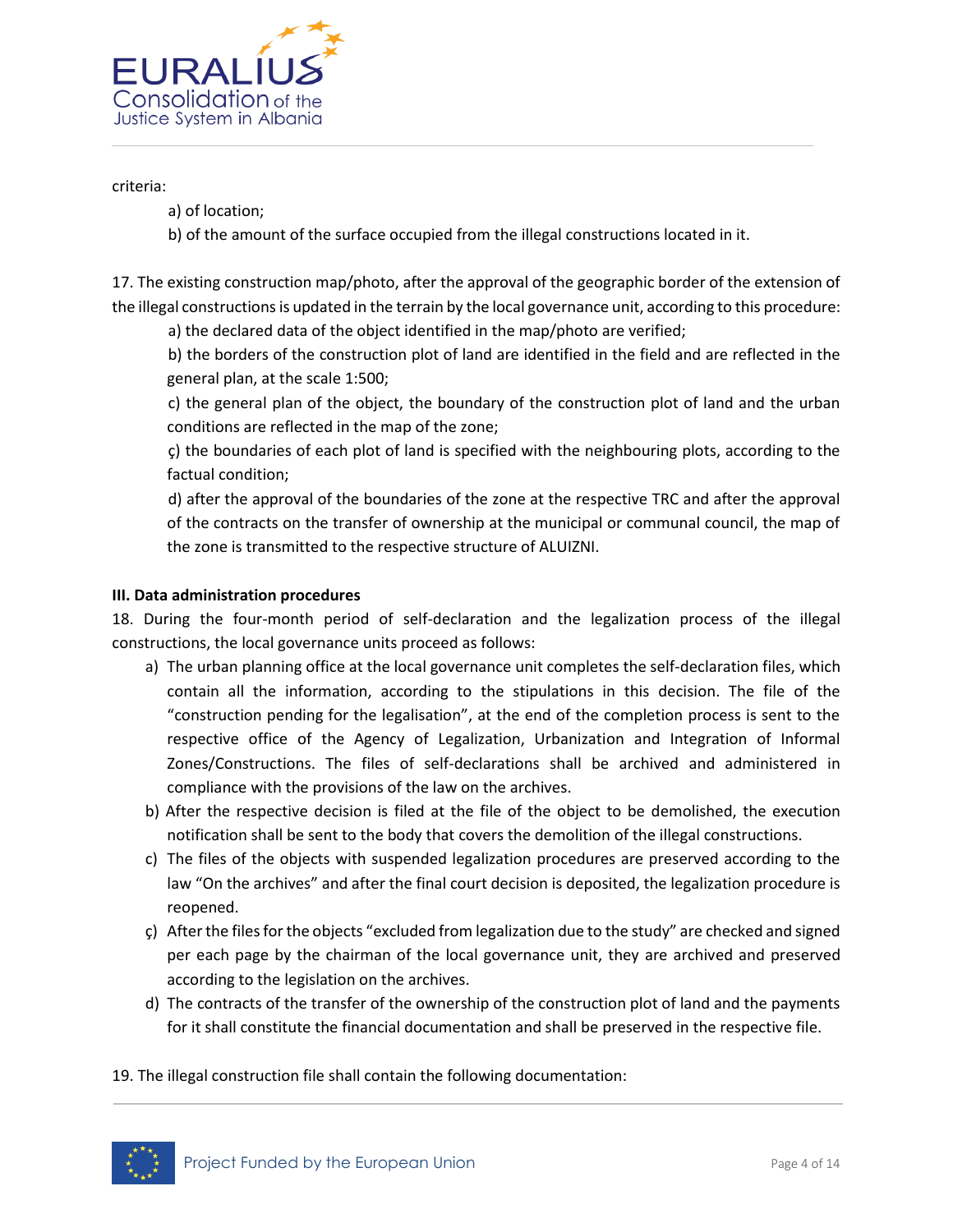

- a) The self-declaration form, together with its accompanying documentation.
- b) The technical and legal documentation for the legalization of the illegal construction or of the extension on the legal construction.
- c) The finding minutes of the local governance unit.
- ç) The decision and/or the letter of the court on the suspension of the legalization procedures or on the rendering of a security measure.
- d) The declaration on the selection of the object and waiving from the benefit, in the case of two or more illegal constructions declared by the same subject.
- dh) Payment statements.
- e) Approval decisions.
- ë) The evaluation documentation from the respective local governance unit.

After completing the file with the legalization permit, the Agency of Legalization, Urbanization and Integration of the Informal Zones/Constructions shall carry out the initial registration procedures.

20. The immovable property registration office and the Military Topography Institute, the Albanian Geological Service, the Land Study Institute, the Urban Projections and Study Institute, the Land Institute, the local governance units of any level as well as the immovable property registration offices are active participating parties in the legalization, urbanization and integration process of illegal constructions and are compelled to prepare and provide the local governance units and ALUIZNI with all the necessary documentation for the realization of this process.

21. The Immovable Property Registration Central Office, within two months from the entry into force of this decision, stipulates comprehensively the measures and the actions that should be undertaken for the registration in the inventory, the transfer and the compensation of land, according to the stipulations provided for in law no. 9482, dated 3.4.2006 "On the legalization, urbanization and integration of illegal constructions".

22. The Central Office of the Agency of Legalization, Urbanization and Integration of Informal Zones/Constructions collects, treats and administers the data for the illegal constructions and the ownership on them. It follows even the progress of the legalization process and provides the local offices of the immovable property registration the necessary documentation.

The informatization of the data, "database", includes any special indicator or group of indicators of an illegal construction and the official documentation which is accepted or issued in compliance with the stipulations of law no. 9482, dated 3.4.2006 "On the legalization, urbanization and integration of illegal constructions".

The database is the same for all the structures responsible for the legalization and registration in the

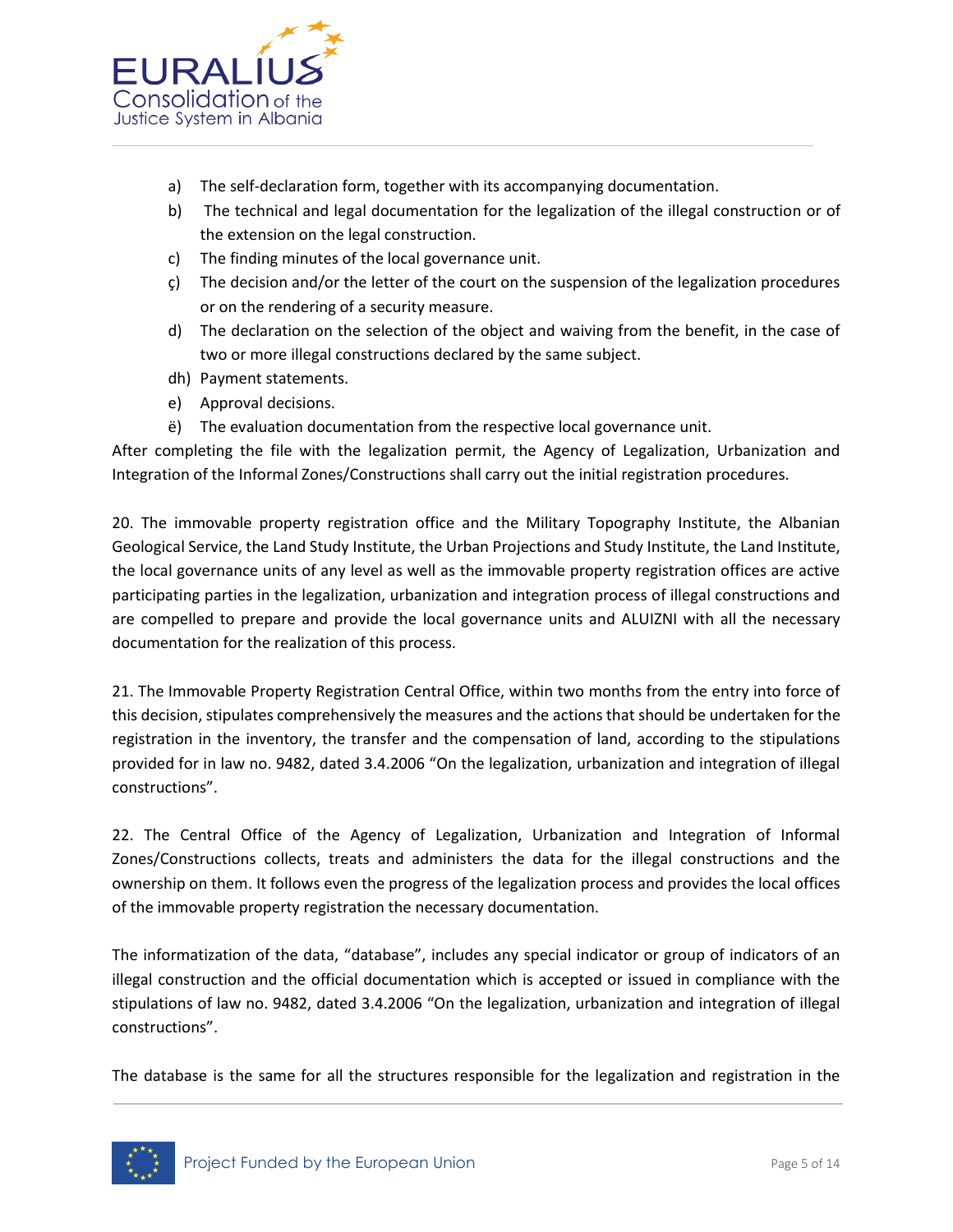

immovable property registers of illegal constructions and of the construction plot of land where they have been constructed.

23. The database of the informatization system for the illegal constructions:

a) is not permitted to be used for other purposes rather than the ones provided for in this decision; b) is not permitted to be transmitted to the institutions, entities or subjects, other than the ones provided for in this decision;

c) may be used during the judicial or administrative proceedings.

Providing that during a legal or administrative proceeding it is verified that the data are incorrect, incomplete or treated in contradiction to the principles of this decision, the proceeding authority notifies the central office of ALUIZNI.

24. The Ministry of Public Works, Transport and Telecommunication, the central administration institutes and the local governance units shall be responsible for the enforcement of this decision.

This decision shall enter into force after the publication in the Official Journal.

PRIME MINISTER **Sali Berisha**

(DRAFT)

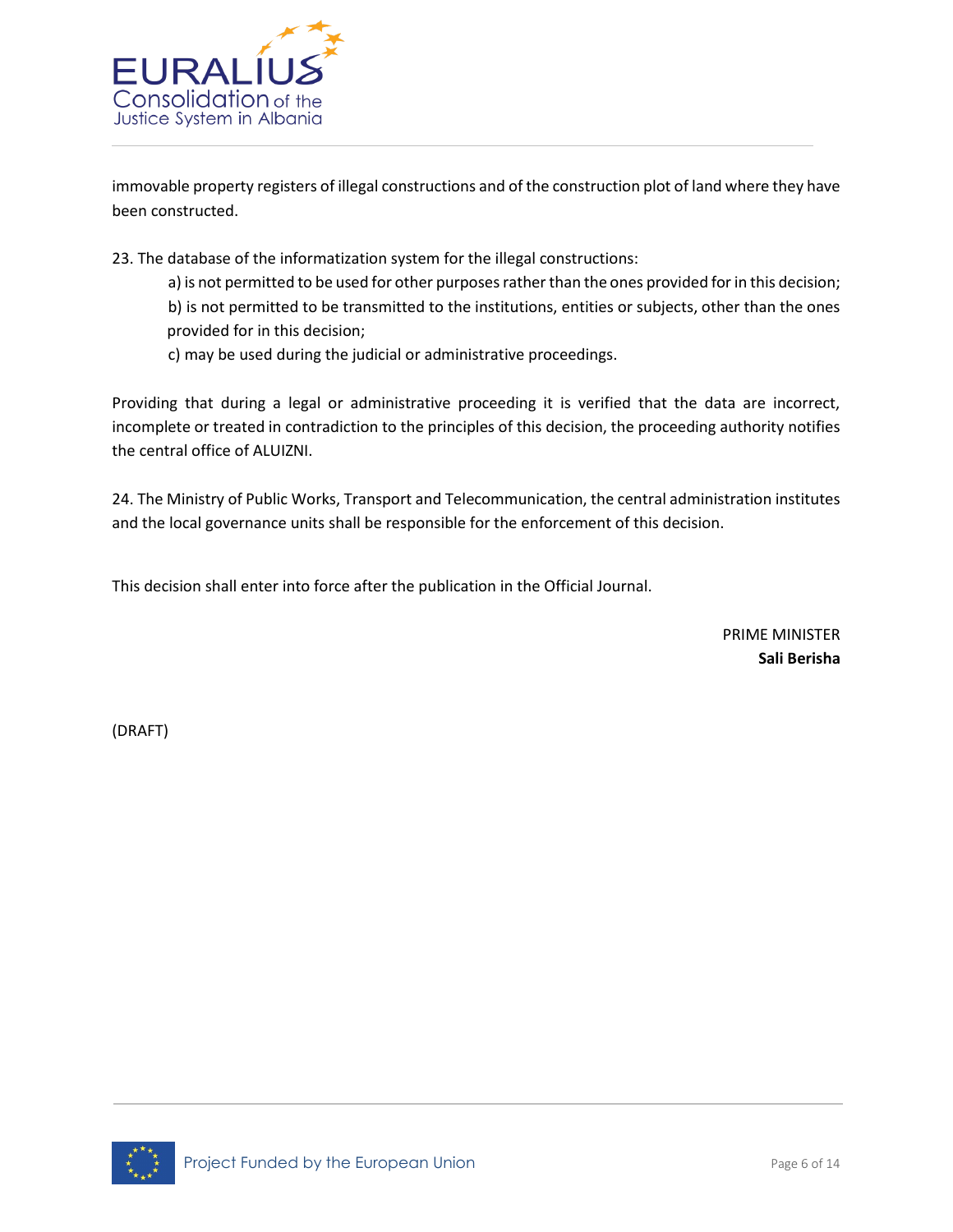

## **Register sheet of the data of the forms "Self-declaration for the object legalization"**

| Region | District     | Municipality/Commune | Village/Mini Municipality/Region | Zone | Electoral |
|--------|--------------|----------------------|----------------------------------|------|-----------|
| Code   | <b>Block</b> |                      |                                  |      |           |

|                |                         |                                                  |      |                                 |           |                    |                     |                       |                      |     |                                        |                        |                                                        | <b>OBJECT</b>                       |                                   |                                                   |                                                                          |                          |                    |                    |                                                               |                                                                |         |                      |                                |                         |      |                                             |                                      |
|----------------|-------------------------|--------------------------------------------------|------|---------------------------------|-----------|--------------------|---------------------|-----------------------|----------------------|-----|----------------------------------------|------------------------|--------------------------------------------------------|-------------------------------------|-----------------------------------|---------------------------------------------------|--------------------------------------------------------------------------|--------------------------|--------------------|--------------------|---------------------------------------------------------------|----------------------------------------------------------------|---------|----------------------|--------------------------------|-------------------------|------|---------------------------------------------|--------------------------------------|
|                |                         |                                                  |      | Construction<br><b>Declarer</b> |           |                    |                     |                       |                      |     | Data of the main object                |                        |                                                        |                                     | <b>Main object dimensions</b>     |                                                   | Secondary<br>object<br>dimensions                                        |                          |                    |                    | <b>CONSTRUCTI</b><br><b>ON LAND</b>                           |                                                                |         |                      |                                |                         |      | SELF-<br><b>DECLARATIO</b><br><b>N DATE</b> |                                      |
| ρ.             | $\overline{5}$<br>Prot. | (construction plot of land)<br>Code of residence | Name | Father's Name                   | Last name | Number of families | Number of residents | Month of construction | Year of construction | Use | residence/combined)<br>Function (not a | Construction condition | construction track (m <sup>2</sup> )<br>Surface of the | Number of floors (on the<br>ground) | Number of floors<br>(underground) | Surface f the attic<br>(if any) (m <sup>2</sup> ) | Surface of the object<br>serving to the main<br>object (m <sup>2</sup> ) | Wall length (m) (if any) | Projector (YES/NO) | Executant (YES/NO) | Alleged ownership on the<br>construction land<br><b>ES/NO</b> | Surface of the occupied<br>construction land (m <sup>2</sup> ) | Payment | Photography (pieces) | certificate (pieces)<br>Family | Other documents (pages) | Date | month                                       | year                                 |
| $\mathbf{1}$   | $\overline{2}$          | 3                                                | 4    | 5                               | 6         | $\overline{7}$     | 8                   | 9                     | 10                   | 11  | 12                                     | 13                     | 14                                                     | 15                                  | 16                                | 17                                                | 18                                                                       | 19                       | 20                 | 21                 | 22                                                            | 23                                                             | 24      | 25                   | 26                             | 27                      | 28   | $\overline{2}$<br>9                         | $\overline{\mathbf{3}}$<br>$\pmb{0}$ |
| $\mathbf{1}$   |                         |                                                  |      |                                 |           |                    |                     |                       |                      |     |                                        |                        |                                                        |                                     |                                   |                                                   |                                                                          |                          |                    |                    |                                                               |                                                                |         |                      |                                |                         |      |                                             |                                      |
| $\overline{2}$ |                         |                                                  |      |                                 |           |                    |                     |                       |                      |     |                                        |                        |                                                        |                                     |                                   |                                                   |                                                                          |                          |                    |                    |                                                               |                                                                |         |                      |                                |                         |      |                                             |                                      |
| $\mathsf{3}$   |                         |                                                  |      |                                 |           |                    |                     |                       |                      |     |                                        |                        |                                                        |                                     |                                   |                                                   |                                                                          |                          |                    |                    |                                                               |                                                                |         |                      |                                |                         |      |                                             |                                      |
| $\overline{4}$ |                         |                                                  |      |                                 |           |                    |                     |                       |                      |     |                                        |                        |                                                        |                                     |                                   |                                                   |                                                                          |                          |                    |                    |                                                               |                                                                |         |                      |                                |                         |      |                                             |                                      |
| $\overline{5}$ |                         |                                                  |      |                                 |           |                    |                     |                       |                      |     |                                        |                        |                                                        |                                     |                                   |                                                   |                                                                          |                          |                    |                    |                                                               |                                                                |         |                      |                                |                         |      |                                             |                                      |
| 6              |                         |                                                  |      |                                 |           |                    |                     |                       |                      |     |                                        |                        |                                                        |                                     |                                   |                                                   |                                                                          |                          |                    |                    |                                                               |                                                                |         |                      |                                |                         |      |                                             |                                      |
| $\overline{7}$ |                         |                                                  |      |                                 |           |                    |                     |                       |                      |     |                                        |                        |                                                        |                                     |                                   |                                                   |                                                                          |                          |                    |                    |                                                               |                                                                |         |                      |                                |                         |      |                                             |                                      |
| 8              |                         |                                                  |      |                                 |           |                    |                     |                       |                      |     |                                        |                        |                                                        |                                     |                                   |                                                   |                                                                          |                          |                    |                    |                                                               |                                                                |         |                      |                                |                         |      |                                             |                                      |
| 9<br>$10\,$    |                         |                                                  |      |                                 |           |                    |                     |                       |                      |     |                                        |                        |                                                        |                                     |                                   |                                                   |                                                                          |                          |                    |                    |                                                               |                                                                |         |                      |                                |                         |      |                                             |                                      |
| 11             |                         |                                                  |      |                                 |           |                    |                     |                       |                      |     |                                        |                        |                                                        |                                     |                                   |                                                   |                                                                          |                          |                    |                    |                                                               |                                                                |         |                      |                                |                         |      |                                             |                                      |

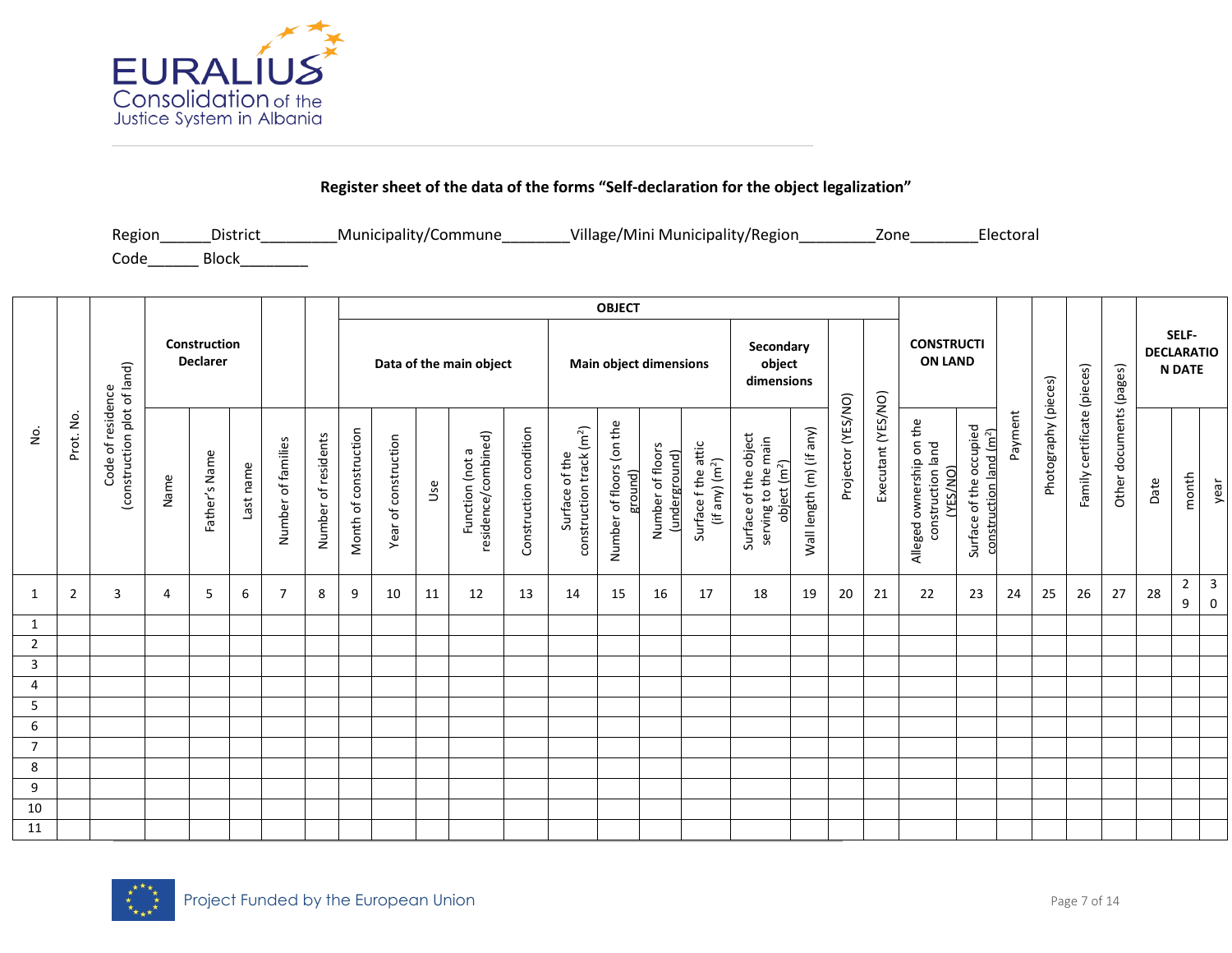

| ᅩ               |  |  |  |  |  |  |  |  |  |  |  |  |  |  |
|-----------------|--|--|--|--|--|--|--|--|--|--|--|--|--|--|
| 13              |  |  |  |  |  |  |  |  |  |  |  |  |  |  |
| 14              |  |  |  |  |  |  |  |  |  |  |  |  |  |  |
| <b>1 F</b><br>ᆦ |  |  |  |  |  |  |  |  |  |  |  |  |  |  |
| 16              |  |  |  |  |  |  |  |  |  |  |  |  |  |  |
| 17<br><b>L</b>  |  |  |  |  |  |  |  |  |  |  |  |  |  |  |
| 18              |  |  |  |  |  |  |  |  |  |  |  |  |  |  |
| 19              |  |  |  |  |  |  |  |  |  |  |  |  |  |  |
| 20              |  |  |  |  |  |  |  |  |  |  |  |  |  |  |

\_\_\_\_\_\_\_\_\_\_\_\_\_\_\_\_\_\_\_\_\_\_\_\_\_\_\_\_\_\_\_\_\_\_\_\_\_\_\_ \_\_\_\_\_\_\_\_\_\_\_\_\_\_\_\_\_\_\_\_\_\_\_\_\_\_\_\_\_\_\_\_\_\_\_\_\_\_\_

**P/Unit of Urban Planning P/Unit of Local Governance**

**CHAIRMAN**

Explanations on the abbreviations:

(Column 11: Residence - R, Not a Residence - NR, Combined - C), (Column 12: Trading - T, Production - P, Services - S, Institution - I), (Column 13: Completed - P, Uncompleted - UC), (Column 24: Incapacity to pay - I, Payment through instalments - I, Instant payment - IP)

Page\_\_\_\_\_\_\_\_\_\_

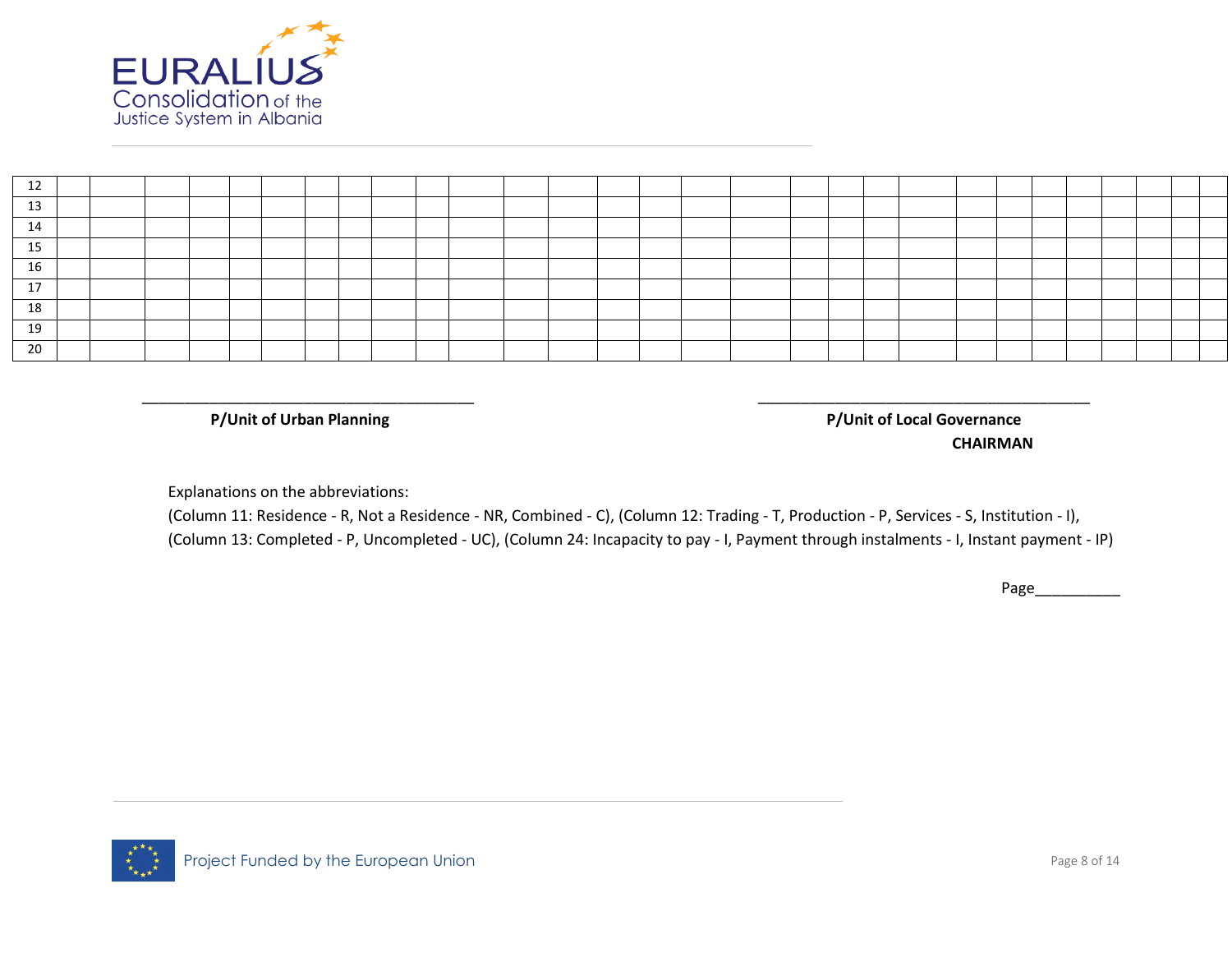

#### **REGISTER SHEET OF THE FORM DATA**

#### **SELF-DECLARATION ON THE LEGALIZATION FOR THE EXTENSIONS IN THE CONSTRUCTIONS**

**District\_\_\_\_\_\_\_\_\_\_\_\_\_\_\_\_ Municipality/Commune\_\_\_\_\_\_\_\_\_\_\_\_\_\_\_\_\_**

|                 |                |                      |      |               | <b>DECLARER</b> |                |                               |               |                            |                                 |              |                             |               |                            | Object data                     |                                |                             |               |                            |                                  |                       |                             |                      |            |                    |                  | Property of          |
|-----------------|----------------|----------------------|------|---------------|-----------------|----------------|-------------------------------|---------------|----------------------------|---------------------------------|--------------|-----------------------------|---------------|----------------------------|---------------------------------|--------------------------------|-----------------------------|---------------|----------------------------|----------------------------------|-----------------------|-----------------------------|----------------------|------------|--------------------|------------------|----------------------|
|                 |                |                      |      |               |                 |                |                               |               |                            | According to the adopted permit |              |                             |               |                            | Factual condition of the object |                                |                             |               |                            | Extension on the approved permit |                       |                             |                      |            | $\tilde{\epsilon}$ |                  | the land             |
| Cardinal number | Prot. No.      | Construction address | Name | Father's name | Last name       | Signature      | With a construction<br>permit | No. of floors | Total surf.<br>$\tilde{E}$ | surf.residence<br>Total         | Garage<br>່ີ | Social economic<br>activity | No. of floors | Total surf. m <sup>2</sup> | surf.residence<br>Total         | Garage<br>$\tilde{\mathbf{E}}$ | Social economic<br>activity | No. of floors | Total surf. m <sup>2</sup> | surf.residence<br>Total          | Garage<br>$\tilde{E}$ | Social economic<br>activity | Year of construction | Unfinished | Occupied surf.     | Private property | Occupied<br>property |
| $\mathbf{1}$    | $\overline{2}$ | 3                    | 4    | 5             | 6               | $\overline{7}$ | 8                             | 9             | 10                         | 11                              | 12           | 13                          | 14            | 15                         | 16                              | 17                             | 18                          | 19            | 20                         | 21                               | 22                    | 23                          | 24                   | 25         | 26                 | 27               | 28                   |
| $\mathbf{1}$    |                |                      |      |               |                 |                |                               |               |                            |                                 |              |                             |               |                            |                                 |                                |                             |               |                            |                                  |                       |                             |                      |            |                    |                  |                      |
| $\overline{2}$  |                |                      |      |               |                 |                |                               |               |                            |                                 |              |                             |               |                            |                                 |                                |                             |               |                            |                                  |                       |                             |                      |            |                    |                  |                      |
| 3               |                |                      |      |               |                 |                |                               |               |                            |                                 |              |                             |               |                            |                                 |                                |                             |               |                            |                                  |                       |                             |                      |            |                    |                  |                      |
| 4               |                |                      |      |               |                 |                |                               |               |                            |                                 |              |                             |               |                            |                                 |                                |                             |               |                            |                                  |                       |                             |                      |            |                    |                  |                      |
| 5               |                |                      |      |               |                 |                |                               |               |                            |                                 |              |                             |               |                            |                                 |                                |                             |               |                            |                                  |                       |                             |                      |            |                    |                  |                      |
| 6               |                |                      |      |               |                 |                |                               |               |                            |                                 |              |                             |               |                            |                                 |                                |                             |               |                            |                                  |                       |                             |                      |            |                    |                  |                      |
| $\overline{7}$  |                |                      |      |               |                 |                |                               |               |                            |                                 |              |                             |               |                            |                                 |                                |                             |               |                            |                                  |                       |                             |                      |            |                    |                  |                      |
| 8               |                |                      |      |               |                 |                |                               |               |                            |                                 |              |                             |               |                            |                                 |                                |                             |               |                            |                                  |                       |                             |                      |            |                    |                  |                      |
| 9               |                |                      |      |               |                 |                |                               |               |                            |                                 |              |                             |               |                            |                                 |                                |                             |               |                            |                                  |                       |                             |                      |            |                    |                  |                      |
| 10              |                |                      |      |               |                 |                |                               |               |                            |                                 |              |                             |               |                            |                                 |                                |                             |               |                            |                                  |                       |                             |                      |            |                    |                  |                      |
| 11              |                |                      |      |               |                 |                |                               |               |                            |                                 |              |                             |               |                            |                                 |                                |                             |               |                            |                                  |                       |                             |                      |            |                    |                  |                      |
| 12              |                |                      |      |               |                 |                |                               |               |                            |                                 |              |                             |               |                            |                                 |                                |                             |               |                            |                                  |                       |                             |                      |            |                    |                  |                      |
| 13              |                |                      |      |               |                 |                |                               |               |                            |                                 |              |                             |               |                            |                                 |                                |                             |               |                            |                                  |                       |                             |                      |            |                    |                  |                      |
| 14              |                |                      |      |               |                 |                |                               |               |                            |                                 |              |                             |               |                            |                                 |                                |                             |               |                            |                                  |                       |                             |                      |            |                    |                  |                      |
| 15              |                |                      |      |               |                 |                |                               |               |                            |                                 |              |                             |               |                            |                                 |                                |                             |               |                            |                                  |                       |                             |                      |            |                    |                  |                      |

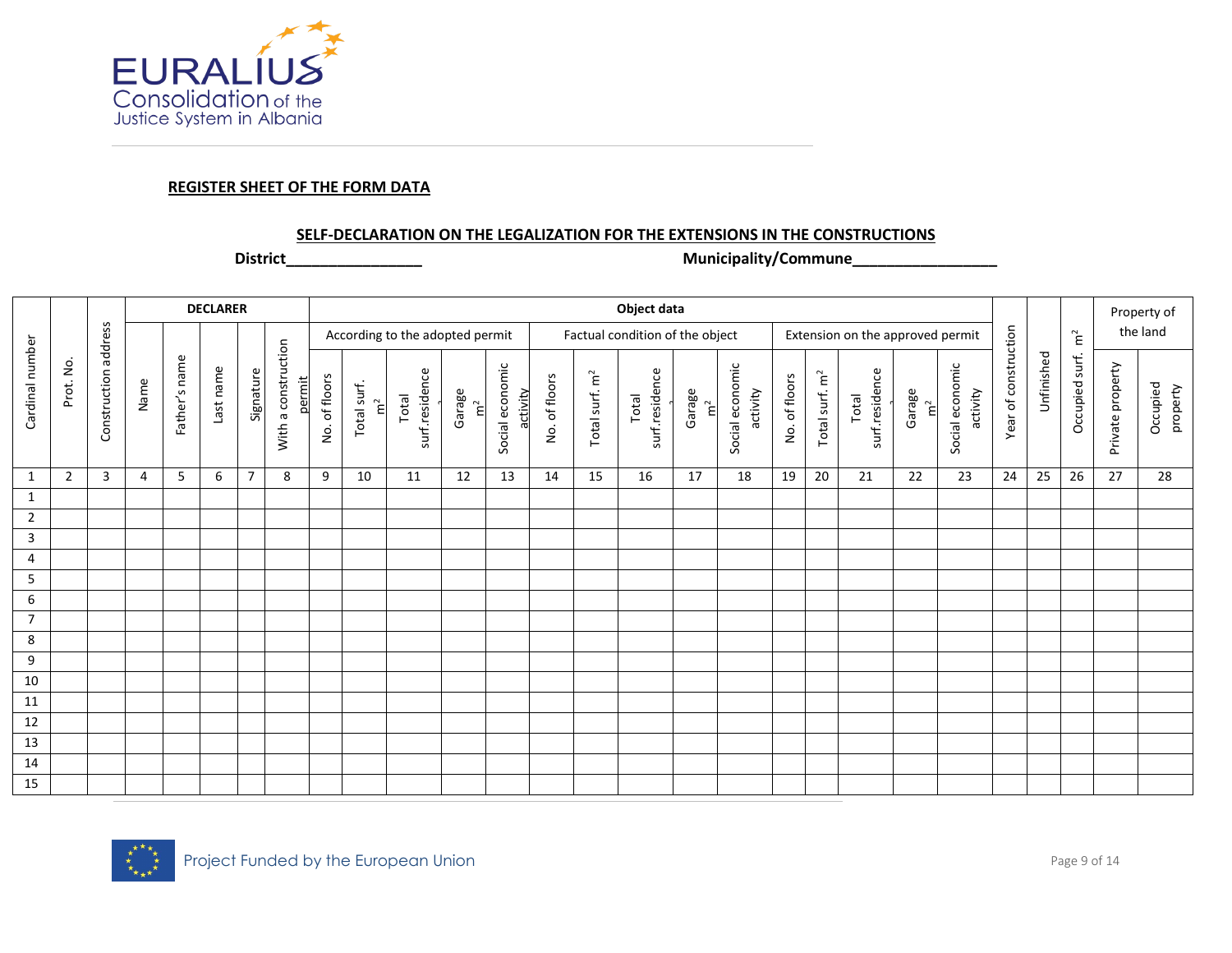

| τq             |  |  |  |  |  |  |  |  |  |  |  |  |  |  |
|----------------|--|--|--|--|--|--|--|--|--|--|--|--|--|--|
|                |  |  |  |  |  |  |  |  |  |  |  |  |  |  |
| - 10           |  |  |  |  |  |  |  |  |  |  |  |  |  |  |
| 10             |  |  |  |  |  |  |  |  |  |  |  |  |  |  |
| $\Omega$<br>zu |  |  |  |  |  |  |  |  |  |  |  |  |  |  |

**P/Unit of Urban Planning P/Unit of Local Governance CHAIRMAN**

Page\_\_\_\_\_

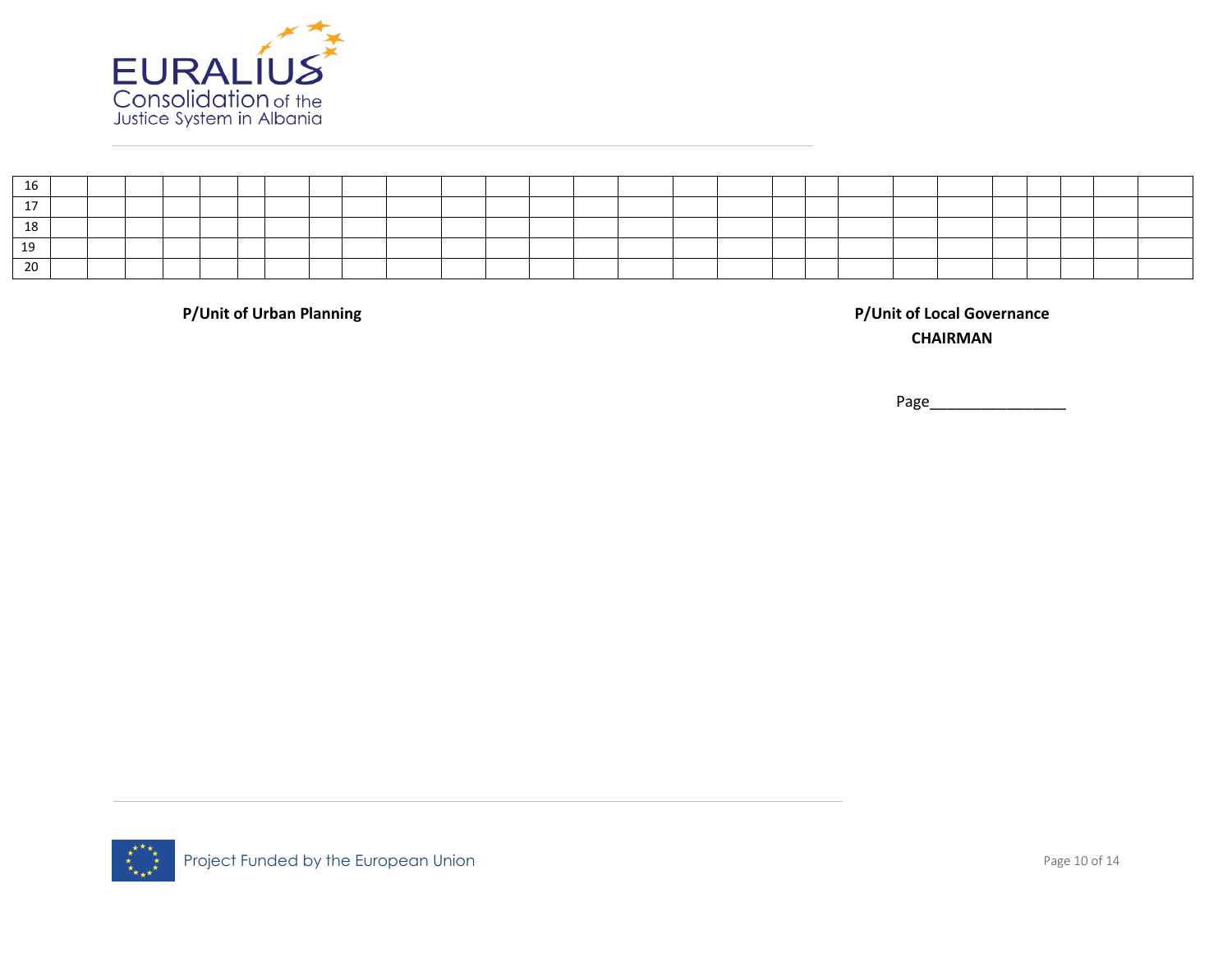

#### **REGISTER SHEET OF THE FORM DATA**

#### **FOR OBJECTS WITH EXTENSIONS IN THE CONSTRUCTIONS BEFORE THE YEAR 1993**

## **District\_\_\_\_\_\_\_\_\_\_\_\_\_\_\_\_\_\_\_\_\_\_\_\_\_\_\_\_\_\_\_\_ Municipality/Commune\_\_\_\_\_\_\_\_\_\_\_\_\_\_\_\_\_\_\_\_\_\_\_\_\_\_\_\_**

|                |         |                         |      | <b>DECLARER</b> |           |           |              |                            |                               |                         |                             |               |                              | DATA OF THE OBJECT                     |                         |                             |              |                            |                               |                         |                             |                   |            |                            |                  | Property of       |
|----------------|---------|-------------------------|------|-----------------|-----------|-----------|--------------|----------------------------|-------------------------------|-------------------------|-----------------------------|---------------|------------------------------|----------------------------------------|-------------------------|-----------------------------|--------------|----------------------------|-------------------------------|-------------------------|-----------------------------|-------------------|------------|----------------------------|------------------|-------------------|
|                |         |                         |      |                 |           |           |              |                            |                               |                         |                             |               |                              |                                        |                         |                             |              |                            |                               |                         |                             |                   |            |                            |                  | the land          |
|                |         |                         |      |                 |           |           |              |                            |                               |                         |                             |               |                              |                                        |                         |                             |              |                            |                               |                         |                             |                   |            | $\widetilde{\mathsf{r}}^2$ |                  |                   |
| Cardinal no.   | Prot.no | address<br>Construction | Name | Father's name   | Last name | Signature | No.of floors | Total surf. m <sup>2</sup> | Residence total<br>surf. $m2$ | Basement<br>$\tilde{E}$ | Social economic<br>activity | No. of floors | Total surface m <sup>2</sup> | Residence total<br>sur. m <sup>2</sup> | Basement m <sup>2</sup> | Social economic<br>activity | No.of floors | Total surf. m <sup>2</sup> | Residence total<br>surf. $m2$ | Basement m <sup>2</sup> | Social economic<br>activity | Construction year | Unfinished | Occupied surf.             | Private property | Occupied property |
| 1              | 2       | 3                       | 4    | 5               | 6         | 7         | 8            | 9                          | 10                            | 11                      | 12                          | 13            | 14                           | 15                                     | 16                      | 17                          | 18           | 19                         | 20                            | 21                      | 22                          | 23                | 24         | 25                         | 26               | 27                |
| $\mathbf{1}$   |         |                         |      |                 |           |           |              |                            |                               |                         |                             |               |                              |                                        |                         |                             |              |                            |                               |                         |                             |                   |            |                            |                  |                   |
| $\overline{2}$ |         |                         |      |                 |           |           |              |                            |                               |                         |                             |               |                              |                                        |                         |                             |              |                            |                               |                         |                             |                   |            |                            |                  |                   |
| 3              |         |                         |      |                 |           |           |              |                            |                               |                         |                             |               |                              |                                        |                         |                             |              |                            |                               |                         |                             |                   |            |                            |                  |                   |
| 4              |         |                         |      |                 |           |           |              |                            |                               |                         |                             |               |                              |                                        |                         |                             |              |                            |                               |                         |                             |                   |            |                            |                  |                   |
| 5              |         |                         |      |                 |           |           |              |                            |                               |                         |                             |               |                              |                                        |                         |                             |              |                            |                               |                         |                             |                   |            |                            |                  |                   |
| 6              |         |                         |      |                 |           |           |              |                            |                               |                         |                             |               |                              |                                        |                         |                             |              |                            |                               |                         |                             |                   |            |                            |                  |                   |
| $\overline{7}$ |         |                         |      |                 |           |           |              |                            |                               |                         |                             |               |                              |                                        |                         |                             |              |                            |                               |                         |                             |                   |            |                            |                  |                   |
| 8              |         |                         |      |                 |           |           |              |                            |                               |                         |                             |               |                              |                                        |                         |                             |              |                            |                               |                         |                             |                   |            |                            |                  |                   |
| 9              |         |                         |      |                 |           |           |              |                            |                               |                         |                             |               |                              |                                        |                         |                             |              |                            |                               |                         |                             |                   |            |                            |                  |                   |
| 10             |         |                         |      |                 |           |           |              |                            |                               |                         |                             |               |                              |                                        |                         |                             |              |                            |                               |                         |                             |                   |            |                            |                  |                   |
| 11             |         |                         |      |                 |           |           |              |                            |                               |                         |                             |               |                              |                                        |                         |                             |              |                            |                               |                         |                             |                   |            |                            |                  |                   |
| 12             |         |                         |      |                 |           |           |              |                            |                               |                         |                             |               |                              |                                        |                         |                             |              |                            |                               |                         |                             |                   |            |                            |                  |                   |
| 13             |         |                         |      |                 |           |           |              |                            |                               |                         |                             |               |                              |                                        |                         |                             |              |                            |                               |                         |                             |                   |            |                            |                  |                   |

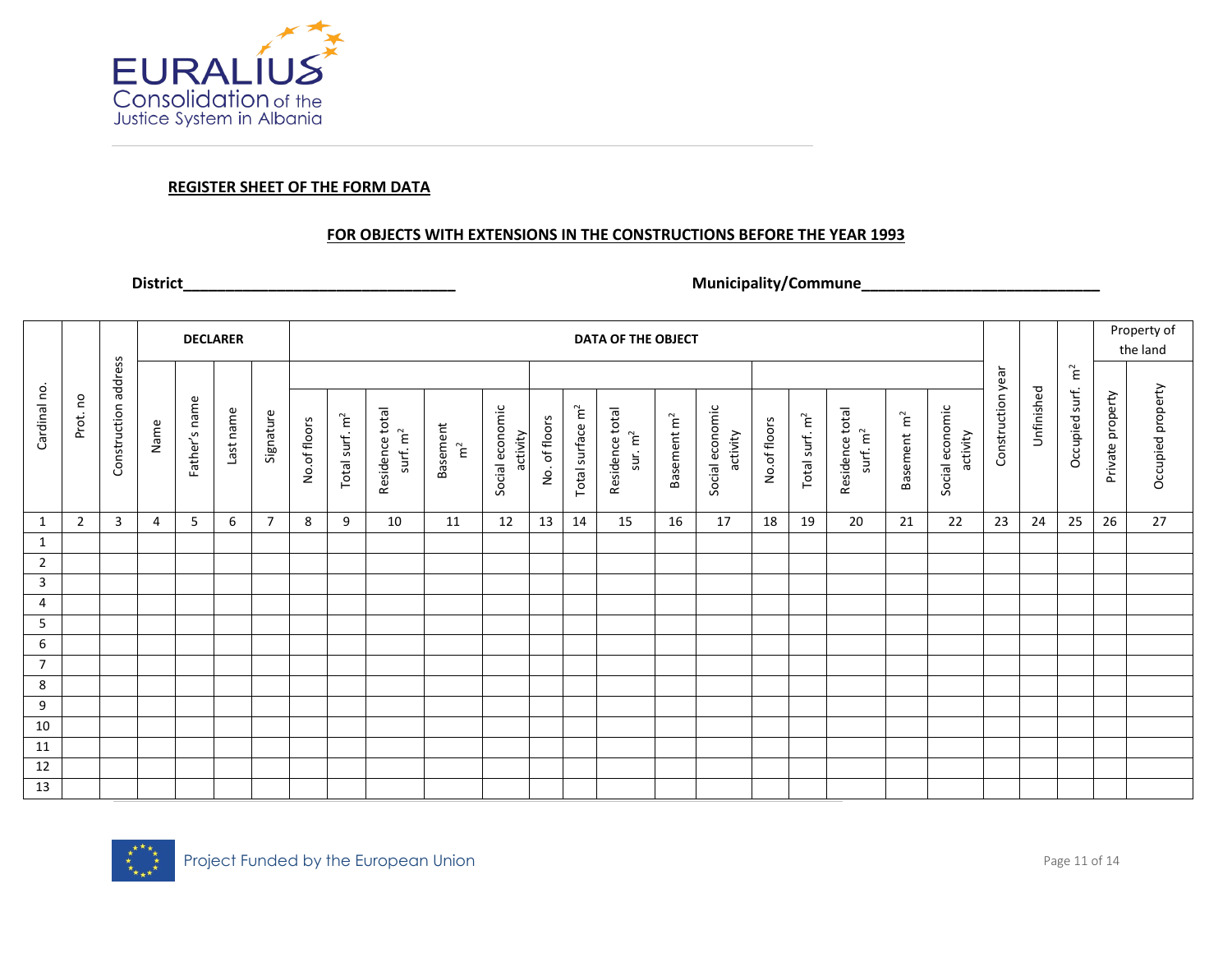

| $\Delta$ |  |  |  |  |  |  |  |  |  |  |  |  |  |
|----------|--|--|--|--|--|--|--|--|--|--|--|--|--|
| 10       |  |  |  |  |  |  |  |  |  |  |  |  |  |

**P/Unit of Urban Planning P/Unit of Local Governance CHAIRMAN**

Page\_

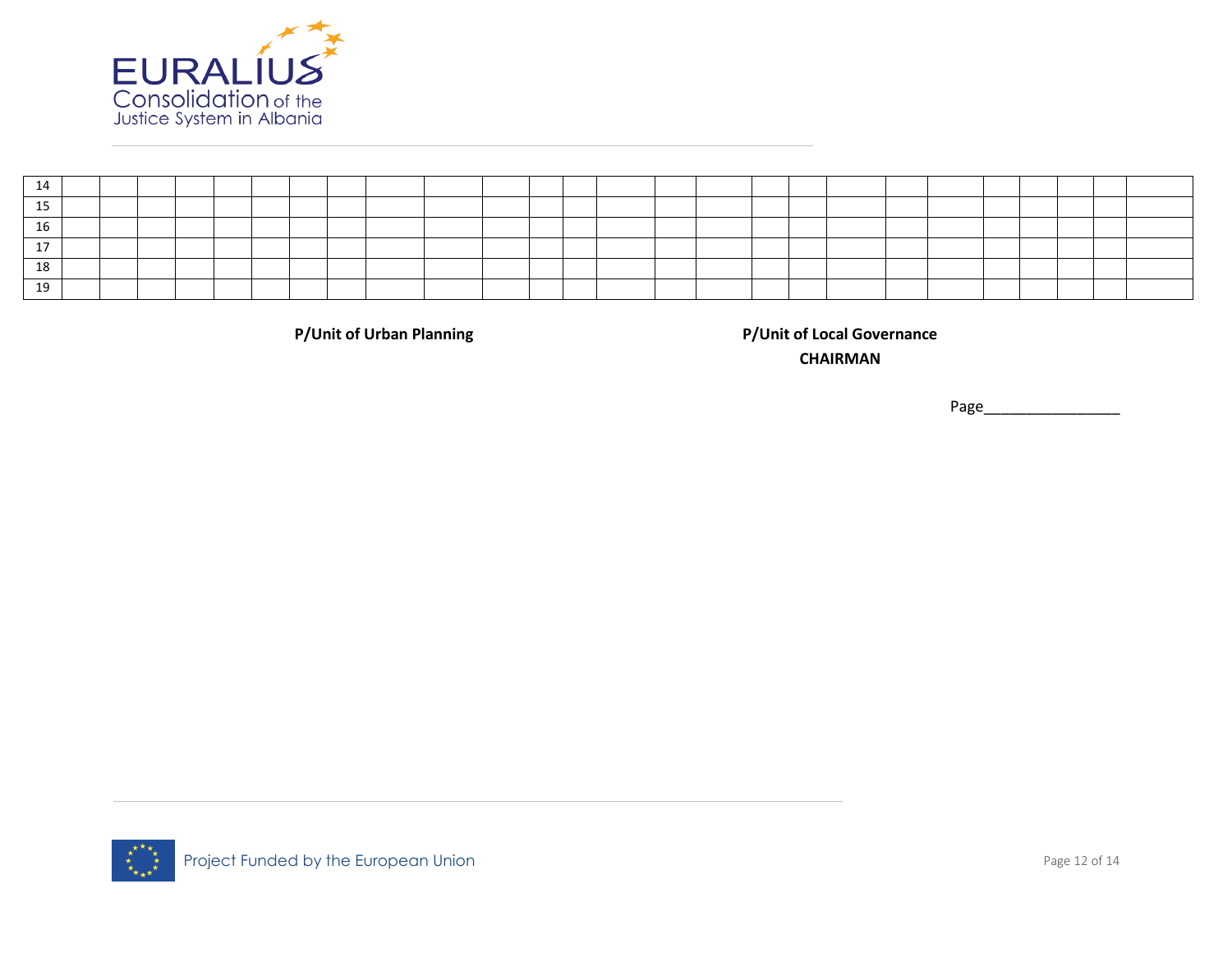



**REPUBLIC OF ALBANIA**

\_\_\_\_\_\_\_\_\_\_\_\_\_\_\_\_\_\_\_\_\_\_\_\_\_\_\_\_\_\_\_\_\_\_\_\_\_\_\_\_\_\_\_\_\_\_\_\_\_\_\_\_\_\_\_\_\_\_\_\_\_\_\_\_\_\_\_\_\_\_\_\_\_\_

**REGION\_\_\_\_\_\_\_\_\_\_\_\_\_\_\_\_\_**

**MUNICIPALITY/COMMUNE\_\_\_\_\_\_\_\_\_\_\_\_\_\_\_\_\_\_\_\_\_\_**

# **SUMMARY OVERVIEW OF THE FORMS "SELF-DECLARATION FOR LEGALIZATION" "VETËDEKLARIM PËR LEGALIZIM"**

1. Denomination of the zone/ Informal residential block/ Informal residence: \_\_\_\_\_\_\_ \_\_\_\_\_\_\_\_\_\_\_\_\_\_\_\_\_\_\_\_\_\_\_\_\_\_\_\_\_\_\_\_\_\_\_\_\_\_\_\_\_\_\_\_\_\_\_\_\_\_\_\_\_\_\_\_\_\_\_\_\_\_\_\_\_\_\_\_\_\_\_\_\_\_\_

2. Total number of self-declarations:

3. Construction time from 199 up to 200 .

4. Number of objects with a function:

a) Residential:\_\_\_\_\_\_\_\_\_\_\_\_\_\_\_\_\_\_\_\_\_\_\_\_\_\_\_\_\_\_\_\_\_\_\_\_\_\_\_\_\_\_\_\_\_

b) Educational:\_\_\_\_\_\_\_\_\_\_\_\_\_\_\_\_\_\_\_\_\_\_\_\_\_\_\_\_\_\_\_\_\_\_\_\_\_\_\_\_\_\_\_\_

c) Health:\_\_\_\_\_\_\_\_\_\_\_\_\_\_\_\_\_\_\_\_\_\_\_\_\_\_\_\_\_\_\_\_\_\_\_\_\_\_\_\_\_

d) Social-Cultural:\_\_\_\_\_\_\_\_\_\_\_\_\_\_\_\_\_\_\_\_\_\_\_\_\_\_\_\_\_\_\_\_\_\_\_\_\_\_

e) Residential + another activity\_\_\_\_\_\_\_\_\_\_\_\_\_\_\_\_\_\_\_\_\_\_\_\_\_\_\_\_\_\_\_

5. Occupied surface (currently according to the self-declarations):\_\_\_\_\_\_\_ ha

6. Territory surface that is proposed:\_\_\_\_\_\_\_ ha

7. Total number of the construction plots of land:

| d) up to 400 $m2$ |
|-------------------|
| e) up to 500 $m2$ |
|                   |
|                   |